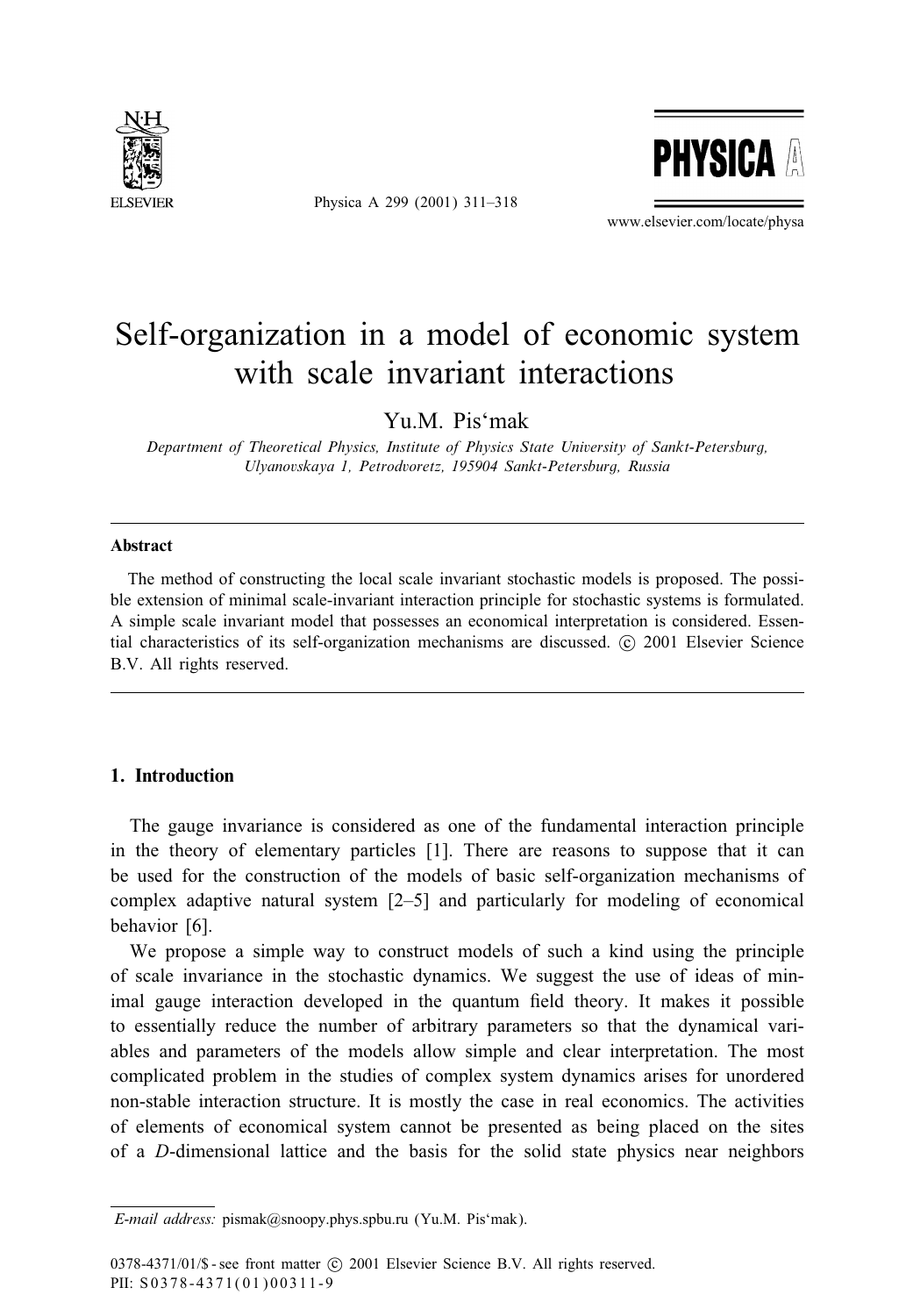interaction principle seems to be non-adequate in this situation. The interaction structure in economics is also usually time dependent on complex laws of dynamics.

The simple and often seemingly fruitful investigation approach for the system of such a kind is based on the idea to replace the interaction between elements with an interaction of them with an external stochastic communication 5eld. The main problem is to define correct statistical properties of communication field, but in many cases the fundamental physical principles help to solve it. In our consideration, we use the following conception. The essential feature of the economical interactions is that they are realized on the basis of comparison of results of activities of the system elements. The convenient method of comparison is to use the scale. Thus, the scale becomes the transfer-agent for element interactions. The most universal economical scale is money, and from the physical point of view it is the "field" realizing interactions in economics.

We obtain the following picture. The interaction of elements in economical system is described with "scale field". It is natural to suppose that the local scale invariance of the system, means that the system behavior must be independent of the way in which it is described by a chosen scale field. It could be considered as a particular formulation for economical system modeling of general Einstein relativity principle. Our aim is to investigate the main features of the models with local scale invariance and to construct the most general local scale invariant stochastic model. It will be done in the next section. We show that the local scale invariance makes a rather strongrestriction on the possible interactions structure and on the form of an observable in stochastic dynamical systems. In Section 3, we consider the simplest local scale invariant model and after that we discuss the possible ways of investigations in the framework of proposed approach.

#### 2. Model

We consider the stochastic dynamical system of fields  $\varphi_i(t)$ ,  $i = 1, \dots, n$ , evolving in time as follows:

$$
\partial_t \varphi_i(t) + v_i(t) \varphi_i(t) + \sum_{j=1}^n A_{ij}(t) \varphi_j(t) = h_i(t), \quad i = 1, ..., n. \tag{1}
$$

where  $h_i(t)$  are the Gaussian stochastic fields and all the diagonal elements of matrix  $\Lambda(t)$  are zero:  $\Lambda_{ii}(t) = 0$ . It is suppose to use the "material" fields  $\varphi_i(t)$  in modeling for the presentation of results of economical activity. The field  $h_i(t)$  presents the external stimulating activity force. The matrix element  $\Lambda_{ij}(t)$  describes the direct influence of the *j*th element system on the *i*th one. The field  $v<sub>i</sub>(t)$  characterizes the time scale for the field  $\varphi_i(t)$  dynamics.

If the initial condition for the fields  $\varphi_i(t)$  is given thus:

$$
\varphi_i(0) = c_i \,, \tag{2}
$$